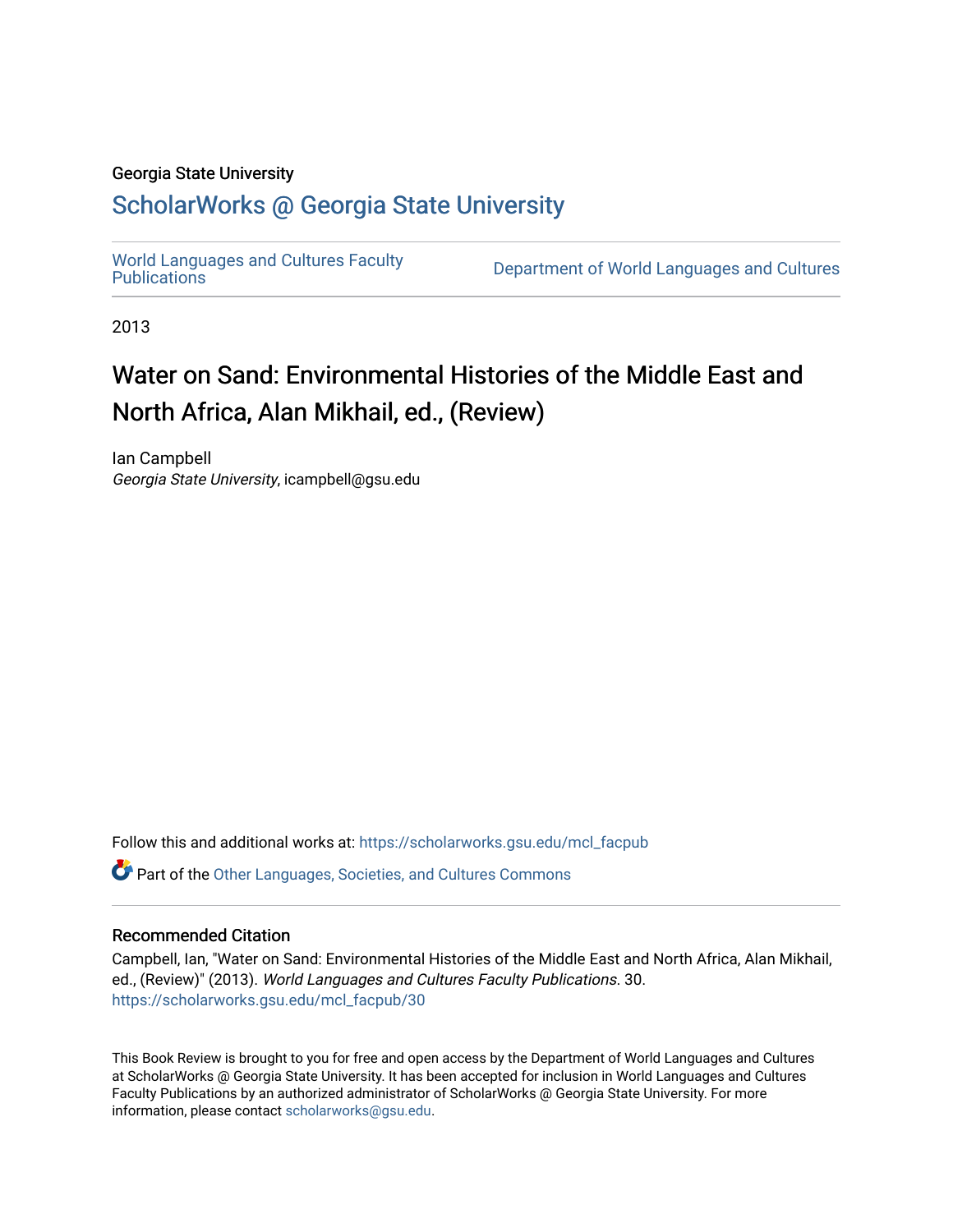

#### Water on Sand: Environmental Histories of the Middle East and North Africa

By: Alan Mikhail, Editor, editor

Water on Sand: Environmental Histories of the Middle East and North Africa. New York: Oxford University Press, 2013. 326pp. \$22.46. ISBN: 9780199768660.

Volume: 1 Issue: 2 June 2013

Review by Ian Campbell, PhD Georgia State University Atlanta

This volume, written by multiple authors, attempts to bridge the gap between Middle Eastern studies and environmental studies. Its editor argues that environmental studies has heretofore lacked a focus on the Middle East and North Africa (MENA), while MENA studies have lacked a focus on the environment. Most notably, this volume does not concentrate on the presumed inherent fragility of Middle Eastern ecosystems, as do earlier works on the topic; nor on their inherent unsuitability for human settlement. Its focus remains on the transformative nature of human effects on the environment, especially within the relatively short term of decades or centuries rather than millennia. Also, its chapters take pains to include not only geological, geographical or meteorological data, but also the "mass of human observations, anecdotes, poetry, narratives, bureaucratic records, and chronicles recorded on paper about relationships between humans and other parts of the environment" (p. 5). Insofar as the book's chapters exhibit continuity, it certainly accomplishes this goal, in addition to providing a great deal of material to reflect upon for scholars of other disciplines within MENA studies.

The volume's first chapter is its most general, and in many ways its most compelling. J. R. McNeil of Georgetown University enumerates the various geographical, environmental and climactic "eccentricities," (p. 29) that characterize the MENA region. Notably, this is the volume's one chapter that does not pay tremendous heed to documentable human sources. Rather, it focuses on the physical sciences, making the argument that the eccentricities of the region prohibit broad expanses of continual settlement. Furthermore, because the expanses of arable land and grassland were not broad swaths with long, continuous borders, but rather small regions with fractal and often changing borders, McNeil calls this the "mosaic" of grassland and arable land: "This fragmented pattern maximized the interaction between pastoralists and farmers, between tribal confederations and agrarian states" (p. 34). This interaction led in turn to lactose tolerance among adults—an example of the environment's modifying humanity rather than the other way round. The rewards of exchange between pastoralists and farmers, "combined with the good transport opportunities afforded by the interpenetration of sea and land, and with the abundance of pack animals… encouraged commercial development very early in the region's history" (p. 36). Large agrarian empires were simply unable to form as they could in many other parts of the world.

In the subsequent chapter, Richard W. Bulliet of Columbia University goes into great detail with documented human sources in order to explain why the number of large mills for grinding grain, as well as the status of the miller, was so much higher in Western Europe during the medieval period than it was in the Middle East. Because Western Europe essentially lacked marginal lands suitable only for pastoralism, increased animal husbandry of necessity decreased the plant food available for human consumption; thus, Western Europeans turned to water power and wind power to grind their grain. By contrast, the essentially zero cost of fodder in the MENA made it more economical to use animal power for the same purpose. Buillet includes documents from 13th century England detailing the relative costs of maintaining working animals, as well as modern name registries, in order to buttress his conclusions. Whereas Smith and Miller, in their various translations, are both extremely common surnames in nearly all populations derived from Western European origins, the word for "Miller" in Arabic is much, much less common than the equivalent for "Smith". Buillet argues that this speaks to the comparatively low status of the miller in the MENA, given that milling with animal power did not require the technical expertise necessary to maintain and operate complicated machinery. Buillet then goes on to use modern documentation of the increasing populations of camels and donkeys in Pakistan to illustrate how animal power in the larger MENA region can still serve as an economical substitute for machine power. This is the sort of well-sourced, comparative analysis that makes Water on Sand a valuable addition to the library of any scholar of the MENA interested in how environmental studies might pertain to their particular subfield.

In the following chapter, Sam White of Oberlin College addresses the "Little Ice Age" of the early 17th century and the disastrous effects even a very small climactic shift could have upon marginal regions—in this case, the economic and political stability of the Ottoman Empire. Subsequent chapters examine fishing techniques in Ottoman Istanbul; the cyclical effect of plague on the population of Cairo in the 18th century; the equestrian culture of Central Asia; ecological and political changes wrought by the construction of the Aswan Dam in Egypt; the environmentalist movement in Lebanon; the role of water as at least as important as oil in the making of the modern Saudi state; and the history and politics of land reclamation